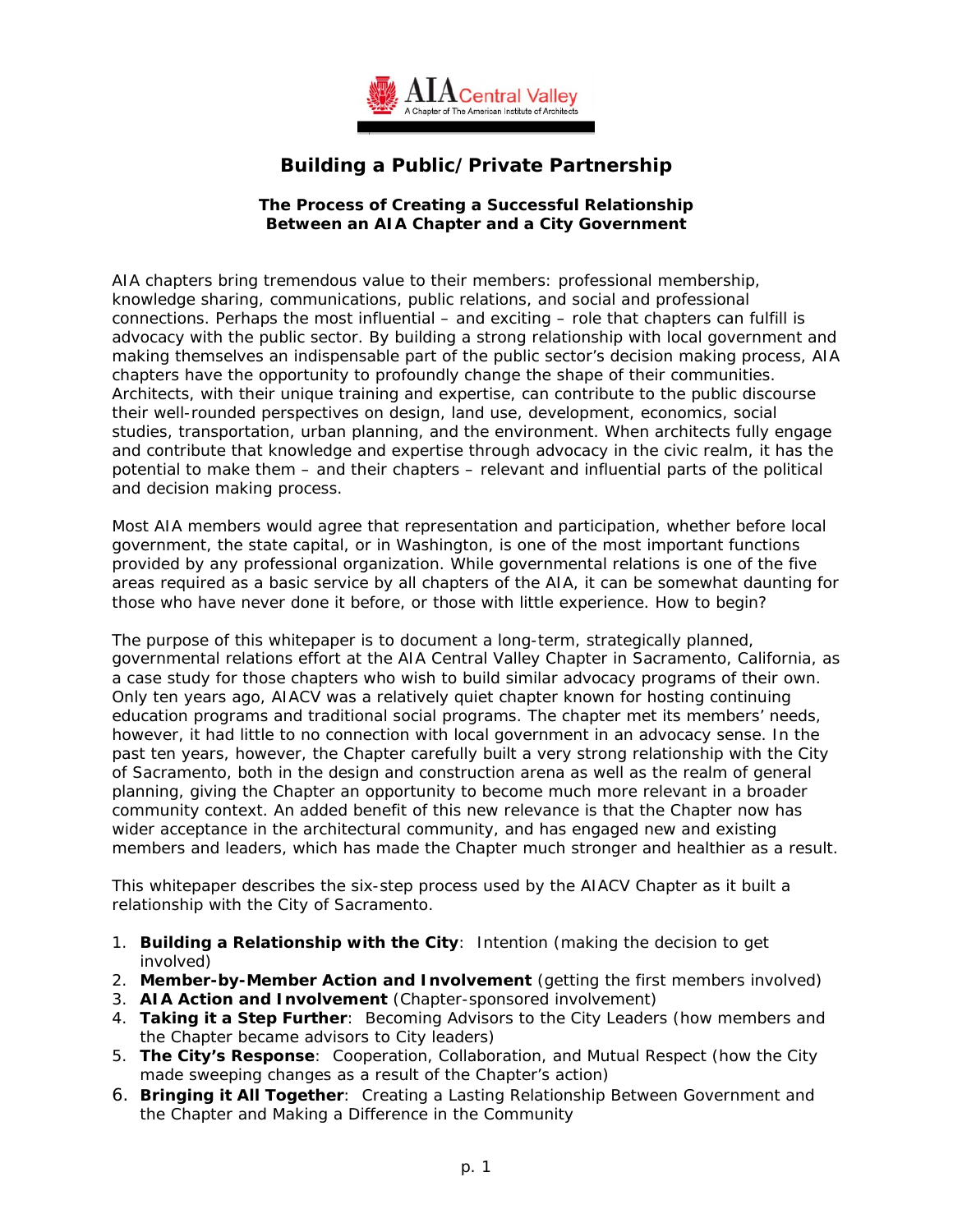# **Six Steps To Building a Better Relationship with a City Government: How the AIACV Built a Robust and Effective Partnership with the City of Sacramento**



**Background:** The AIA Central Valley is an 850-member chapter that covers a broad geographical area. Although the majority of the Chapter's members live in the Greater Sacramento area, its borders reach far beyond the city's limits, encompassing 17 counties. Its members practice varying types of architecture in a growing economy; the Central Valley area has been prospering fairly well for the past 10-15 years (until a recent downturn) and, as a result, the profession and the Chapter's membership have grown at a modest rate. As the state capital, Sacramento is known as a government town, and the state AIA chapter, the AIA California Council, has developed a close relationship with statewide elected officials and agencies. As the "local" chapter, however, the AIACV had not historically had a strong relationship with its counterparts in the City government – that is, until nine years ago. Before that time, the Chapter was typical of most AIA chapters. It served its members very well with continuing education programs and social opportunities, but it extended itself only in a minor way to the outside community.

An alignment of circumstances at the Chapter and in the City led the sparks for change:

- Poor conditions in the City's development processing area led to a public outcry by developers, and one in particular very publicly promised to stop working with the City altogether;
- A desire by architects already involved in the civic realm to tackle those processing problems directly;
- Regional planning and strategic population planning efforts came to the forefront of the public agenda;
- A desire by architects to change the shape of the Sacramento area by becoming involved in the regional planning process;
- **The longtime Chapter executive began making plans to retire, allowing for the** possibility of a new executive with advocacy and public relations experience.

While some of the architects who became part of the above activities were already Chapter leaders, some were not, and were recruited by the chapter later. Chapter leaders were excited about the possibilities for change and began to carve out a long-range plan for action. It was a membership in transition, and this confluence of events was supported by a new attitude at the Chapter: *let's get involved*.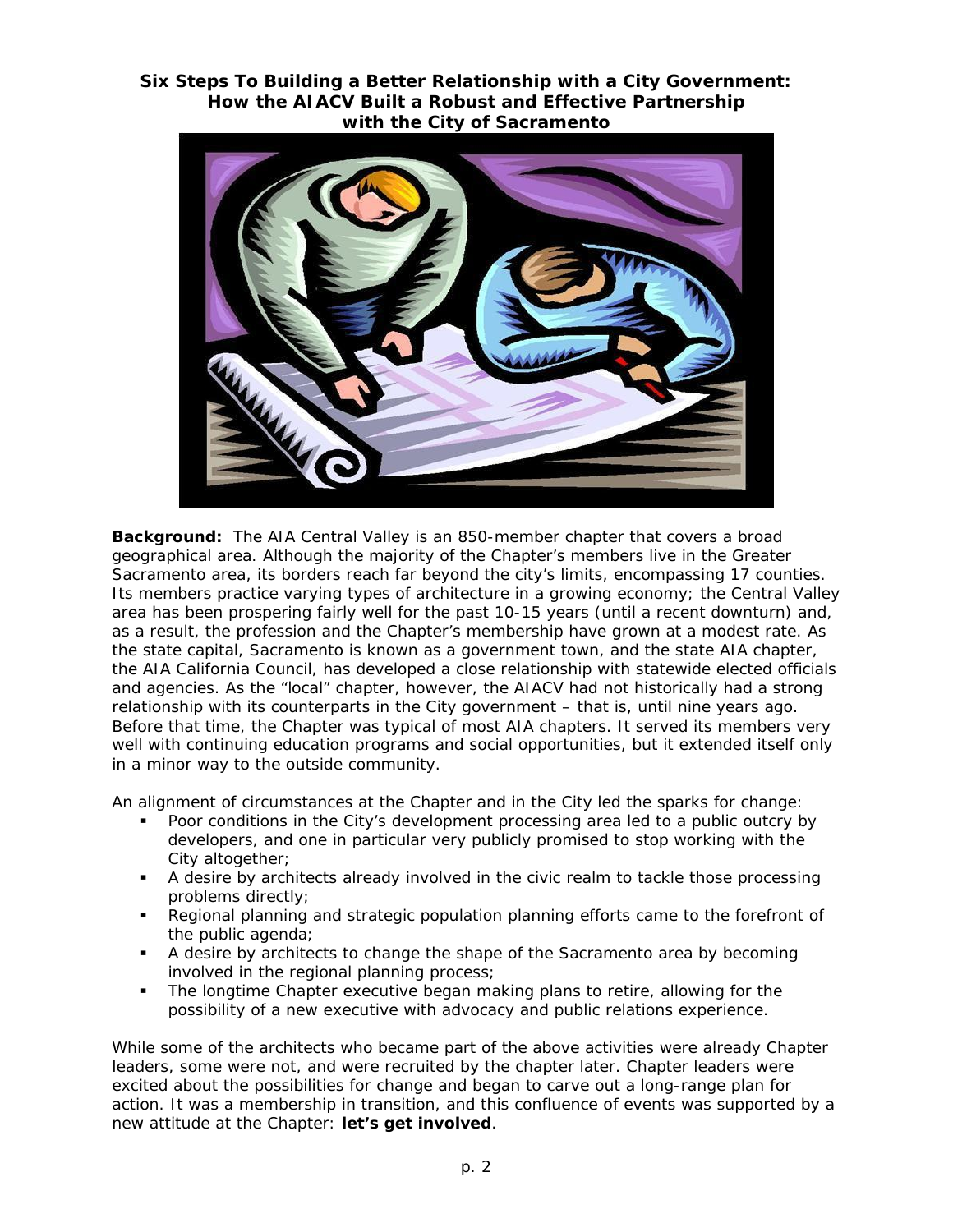As a result of this new attitude and involvement, AIA members began to receive appointments to key City committees, including the Mayor's Development Oversight Commission in 1999, charged with making recommendations to improve the overly complex and mismanaged building and design departments. For the profession, member participation on the DOC represented the first outreach efforts by AIA members to the City of Sacramento. Instead of representing *themselves* on boards and commissions, members began representing the *Chapter*, and the Chapter began developing its own identity as a advocacy-based organization. Since that time, a cultural transformation has occurred both at the City of Sacramento and at the AIA Central Valley Chapter, and it is safe to say that one could not have happened without the other.

First, the AIACV Chapter has gone through a metamorphosis in character, changing from a quiet, inconspicuous society to a dynamic, vibrant, and very *connected* organization. The Chapter made a strategic decision to become an *advocacy-driven* organization, shifting its focus externally rather than internally. Its members and the Chapter's executive director have become focused, involved participants in City government. Through this concerted, longtime effort, Chapter members have developed relationships with City leaders that have made them invaluable advisors and sought-after contributors to the public policy process.

Second, the City's building and design operations have gone through their own transformation to become an organization that is more efficient, customer-focused, and business friendly. Since the DOC recommendations, the City's design departments have been reorganized, and the architectural profession has been at the forefront of those changes. A new City Manager was hired who is very connected to the design and construction industry. The Building Department created a team approach with customer service and efficiency as its core mission; plan check times have been exponentially reduced, and a culture of innovation has been established as the norm. AIA architects have been involved partners with the City every step of the way.

During this process, Chapter members have worked diligently to develop relationships with City leaders, managers, and staff members. As a result of these efforts, the following fundamental changes have occurred:

- AIA architects are now sought after by the mayor and City council members as experts on planning and design issues;
- AIA architects are members and leaders of several key City boards and commissions;
- AIA architects are advisors on key hires in the City's planning and design agencies;
- An AIA architect is the City's chief building official for the first time in history;
- *Sacramento Magazine* recently named several AIA architects – including the Chapter president – to its "most influential individuals" list (a first for Sacramento); and



 The Building Department was recently named the *best* in the area by the local *Business Journal*, after being named the worst just a short time ago.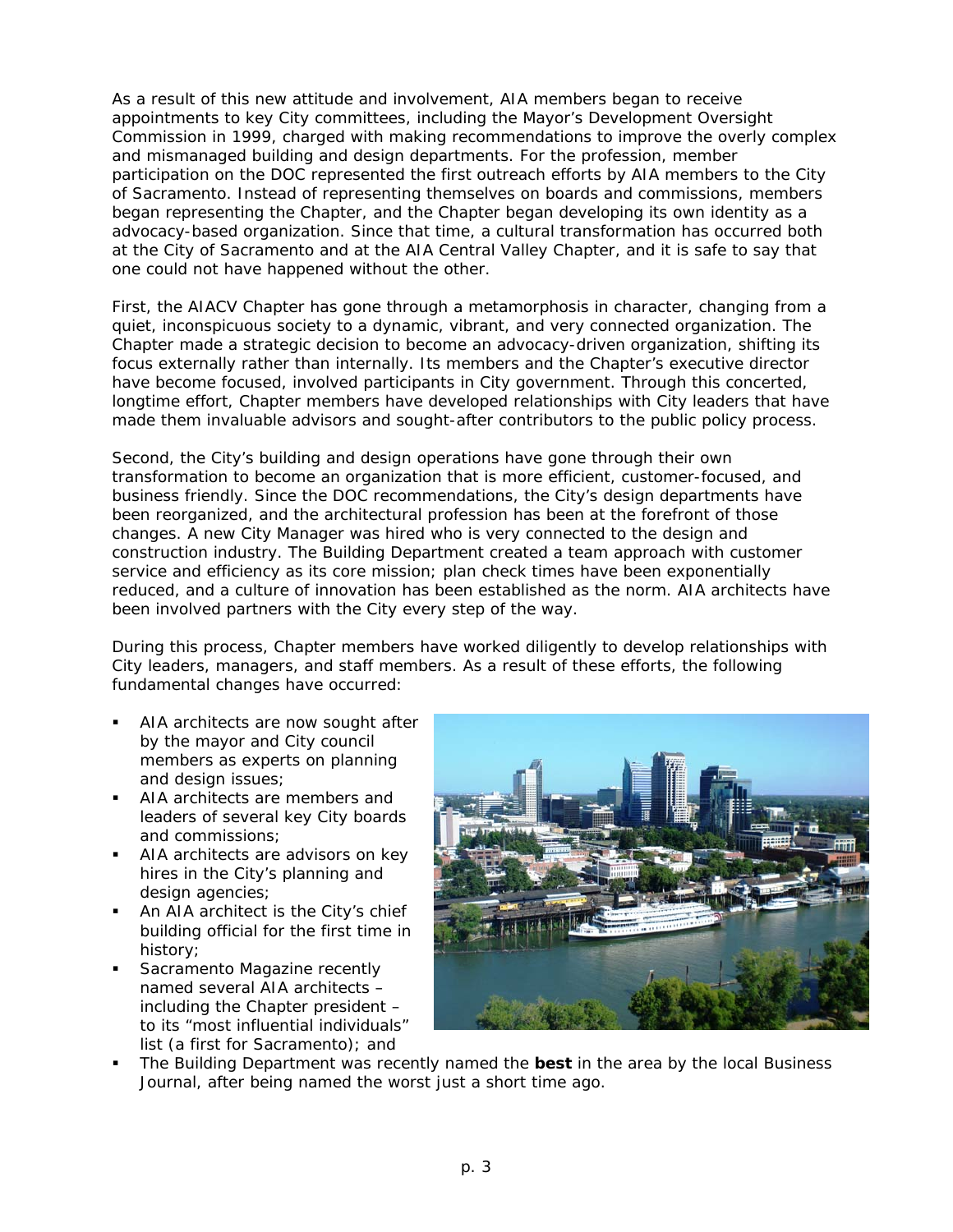# **Step One Building a Relationship with the City: Intention**

The first element of a successful governmental relations program is to establish an overall objective: what goal does the organization want to achieve? In the late 1990s, the members of the AIA Central Valley Chapter determined their objective was to become an organization that was **relevant** in shaping the future of the City of Sacramento on the broadest level possible. They created a new definition of success for the organization – to go beyond the Chapter's traditional role as a social connection and a provider of continuing education and events, to having a direct role in the day-to-day processes that shape the planning and development of the built environment in the community.

To be more effective as a chapter required the organization to begin to direct its efforts *outward* beyond the immediate membership, and it required activity and advocacy which was not universally supported by its diverse membership. This was a new role for the Chapter, and was somewhat controversial in the beginning. Two factors were at the root of these concerns:

- 1. Concerns about change, which softened when the benefits of the change became apparent;
- 2. Concerns about taking positions that could alienate members or community leaders; these all but evaporated when members realized the positions were not politically-based "we/they" ideological stances, but perspectives based on core principles, such as:
	- The benefits of *streamlined processing* which does not mean rubber-stamping projects, it means getting to yes, or no, in as timely and efficient a manner as possible;
	- The importance of *thoughtful design* distilled into the new Chapter theme, "Design Matters";
	- The importance of *transparency* the rules are on the table for everyone to see, and everyone plays by the same rules; *communication* – when there is a problem we talk about it and try to sort it out; and *collaboration* – very little is accomplished when we work in isolation.

Although there were pockets of discontent, very few members were not supportive of this new, more active role for the Chapter. In fact, ultimately the invigorated level of activity brought many new members to the organization and a level of energy and enthusiasm unparalleled in the Chapter's history.

Finally, it is important to note that members made it a practice to use the AIA identity in an effort to "brand" their participation on behalf of the Chapter. From the beginning, the Chapter insisted that the AIA initials follow members' names on rosters, in listings, and on all other communications. This branded the members' individual activities as being part of a coordinated effort by the Chapter.

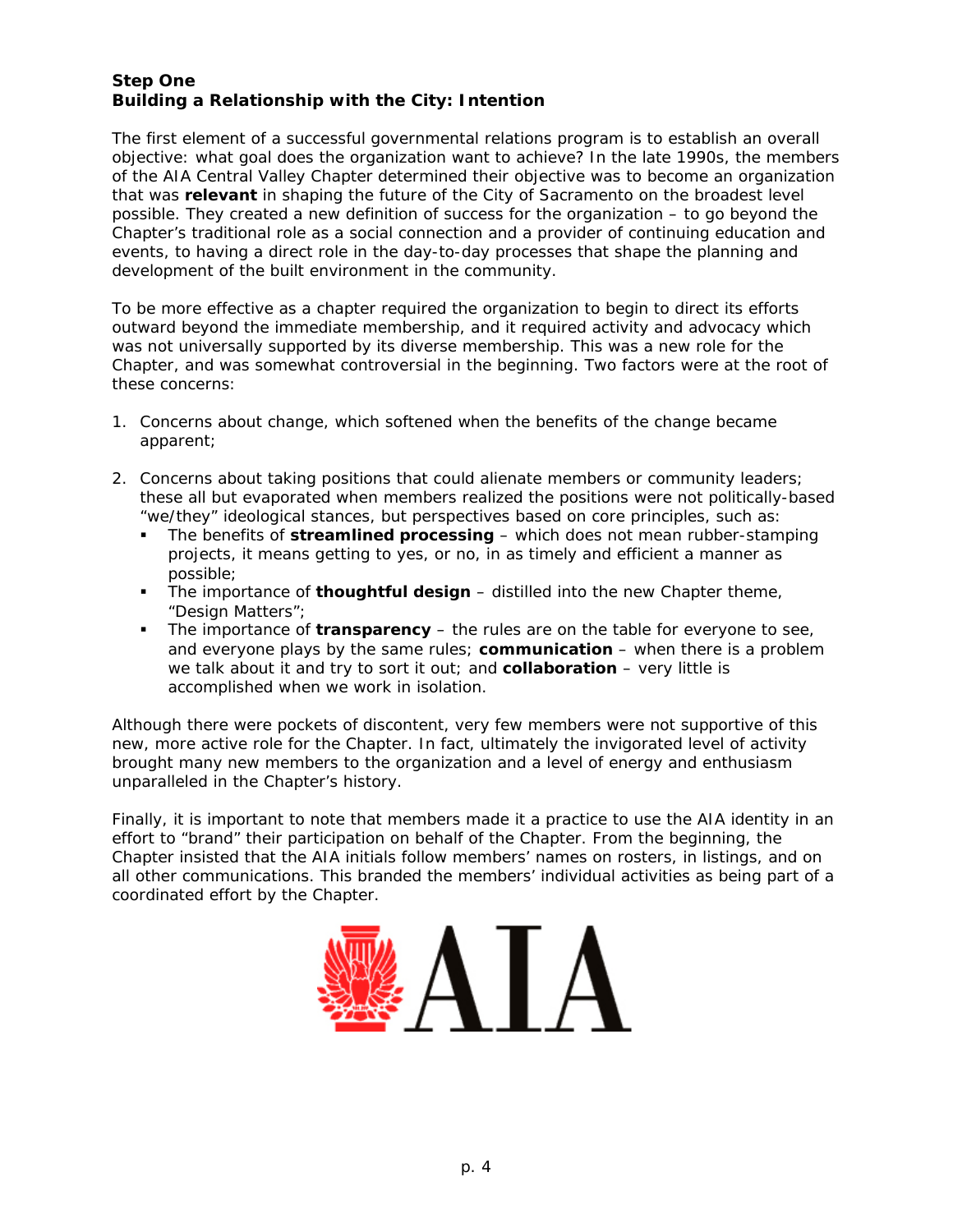#### **Step Two Member-by-Member Action and Involvement**

City governments operate on two levels: a political/policy making level of elected officials, and an administrative level where most of the day-to-day work is accomplished that defines and shapes a city. An effective private/public partnership must connect with the city at both levels. Often, architects who are comfortable in the administrative realm are less comfortable in the political realm, and visa versa. The AIACV Chapter enlisted the support and action of individual members who had interest in both areas, and whose work proceeded simultaneously. To maintain the Chapter's independence, objectivity, and ability to bridge between competing interests, the Chapter has attempted to keep actions of individual members related to political races clearly separate from Chapter-level activity on boards, commissions, and planning initiatives.

The shift in the focus and activity of AIACV members began to occur in 1999. Although a small number of members had been politically connected prior to this time, attending fund raisers and serving on boards and commissions, a more concerted, coordinated effort on behalf of the Chapter began to emerge. With the AIACV brand attached to these efforts, these members became a part of a new level of visibility, and reinforced the architectural community as key players in shaping the policy environment of the City of Sacramento. As Chapter members volunteered more of their time, expertise, and opinions for City projects, activities, and boards, they became more familiar to City staff, managers, and leaders, and gradually the opportunities for the profession expanded. This all tied in to the Chapter's new objective of becoming more relevant in shaping the City's future on the broadest possible level.

# **The Political Realm**

- **Attendance at Political Functions.** Individual members began to attend and host political events and fundraisers, developing greater connections with the political and development community; in the beginning (late 1990s), only a small number of architects attended these functions; later, attendance grew as others began to see their value;
- **Participation in Community/Business Outreach.** Individual members also began to participate in existing community/business outreach efforts, such as becoming members of the Sacramento Metro Chamber, or accompanying local politicians on study missions and trips (such as a study mission to Portland, Oregon, and the annual "cap to cap" trip to Washington, DC);
- **Lobbying on Local Policy Makers.** Individual members lobbied political policy makers on areas of common interest, such as the establishment of a "Development Oversight Commission" by the Mayor, with a broad purview over development processing; this commission ultimately became a major powerhouse commission that was responsible for the overhaul of the design and planning arms of City government;
- **Weighing in on Key Issues.** Members who worked comfortably in the political realm were encouraged by the chapter to call their elected leaders and weigh in on key issues of importance to the design and construction industry.

# **Administrative Realm**

- **Applications for Key Board Positions.** Members applied for openings on key City boards and commissions, such as the planning commission, or the design and preservation board;
- **Invitations for Key Positions.** Because of their groundwork in the political realm and becoming more "known," members were invited to apply for positions on the Mayor's new Development Oversight Commission, and help to initiate the reorganization efforts of the City's design and planning departments;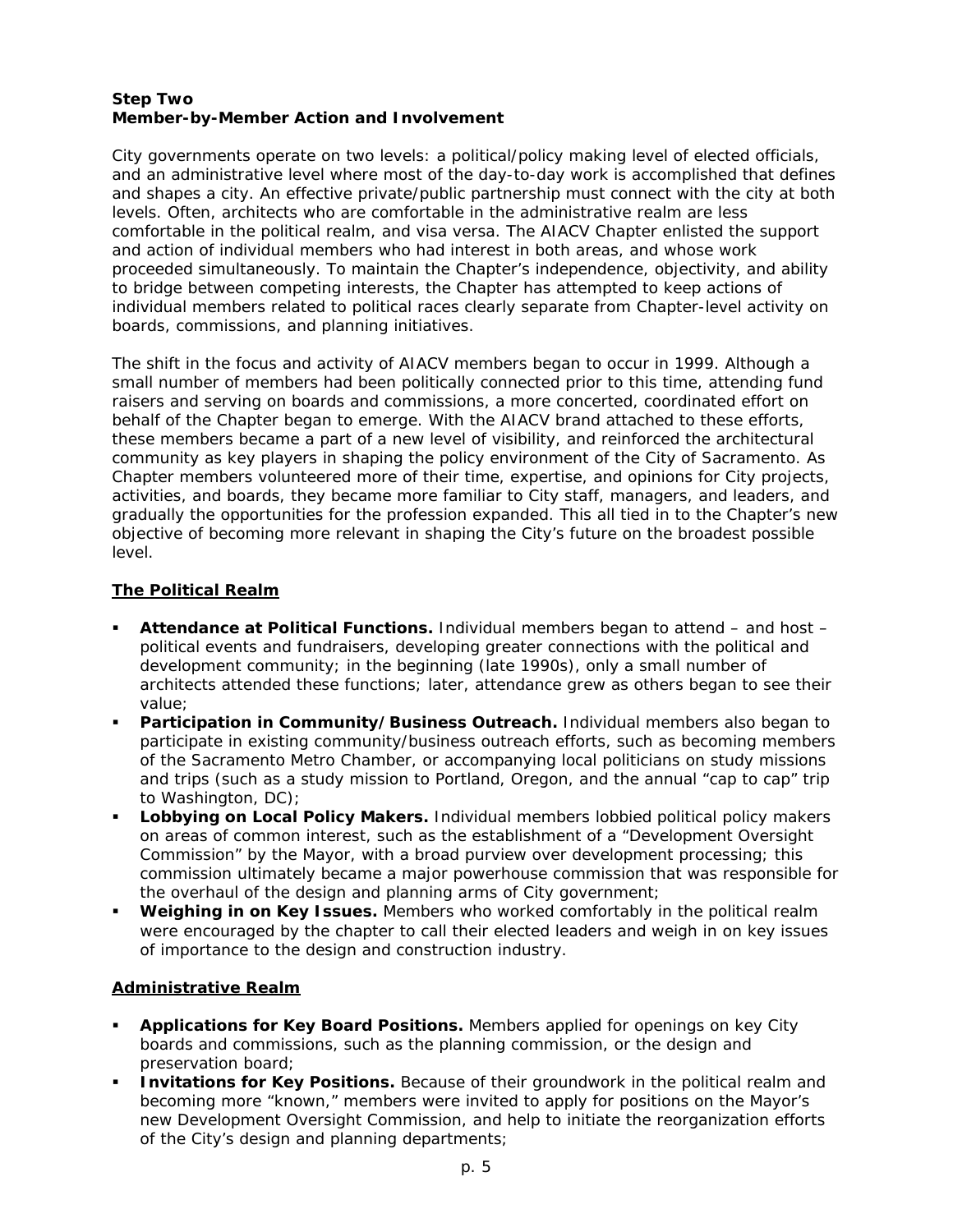- **Support for Members Pursuing Key Positions.** Members and the chapter itself supported AIACV members in pursuing participation on committees by writing letters and making calls;
- **Pursuit of Leadership Positions.** When members were successful in getting appointed, they stepped up to be leaders on the development-related commissions, serving as chair, launching initiatives, and serving on key committees.

Through these efforts, members developed increasingly enhanced relationships with City government leaders, developers, political leaders, other key players in the community. They used the AIA brand as a thread that unified their efforts, and capitalized on architects' strengths as being good listeners, problem solvers, and their ability to juggle many competing interests and views to find common ground. They developed a reputation as being facilitators, leaders, and action-oriented participants.



### **Step Three AIA Action and Involvement**

In the early 2000s, a shift in attitude about advocacy began to occur at the Chapter itself. In 2002, a new executive was retained who had interest and experience in public affairs. The new ED worked closely with the Chapter president on an outreach strategic plan. Both recognized the importance of communications and having a presence in local governmental affairs. They also recognized the importance of AIACV members using the AIA initials – AIA "branding" – whenever they participated in outreach affairs. The Chapter leadership saw that with an increasing number of members participating at a high level in both the political and administrative arenas, the Chapter could also develop partnerships at the organizational level. Key Chapter activities included:

- **Chapter Participation in Local Government Events.** The Chapter began to get involved by supporting local government planning efforts such as the SACOG Blueprint (Sacramento Area Council of Governments) and the General Plan Update for the City of Sacramento, by encouraging members to participate in workshops and hosting Chapter events that introduced members to the process;
- **Chapter Invitations to Participate in Civic Events.** After contributing to the local planning efforts, Chapter leaders began to receive invitations to participate at City meetings, boards, and so on, and they did so;
- **Chapter Positions on Key City Issues.** The Chapter followed up by taking positions on broad City issues – writing position letters and making phone calls when key policies were in formation; examples include the proposed split of the City's design and preservation board into two separate boards;
- **Encourage Member Activism.** Chapter leaders also encouraged members to make calls or write letters on their own to support, or not support, particular issues, encouraging architects to get involved and make their voice heard in the political process;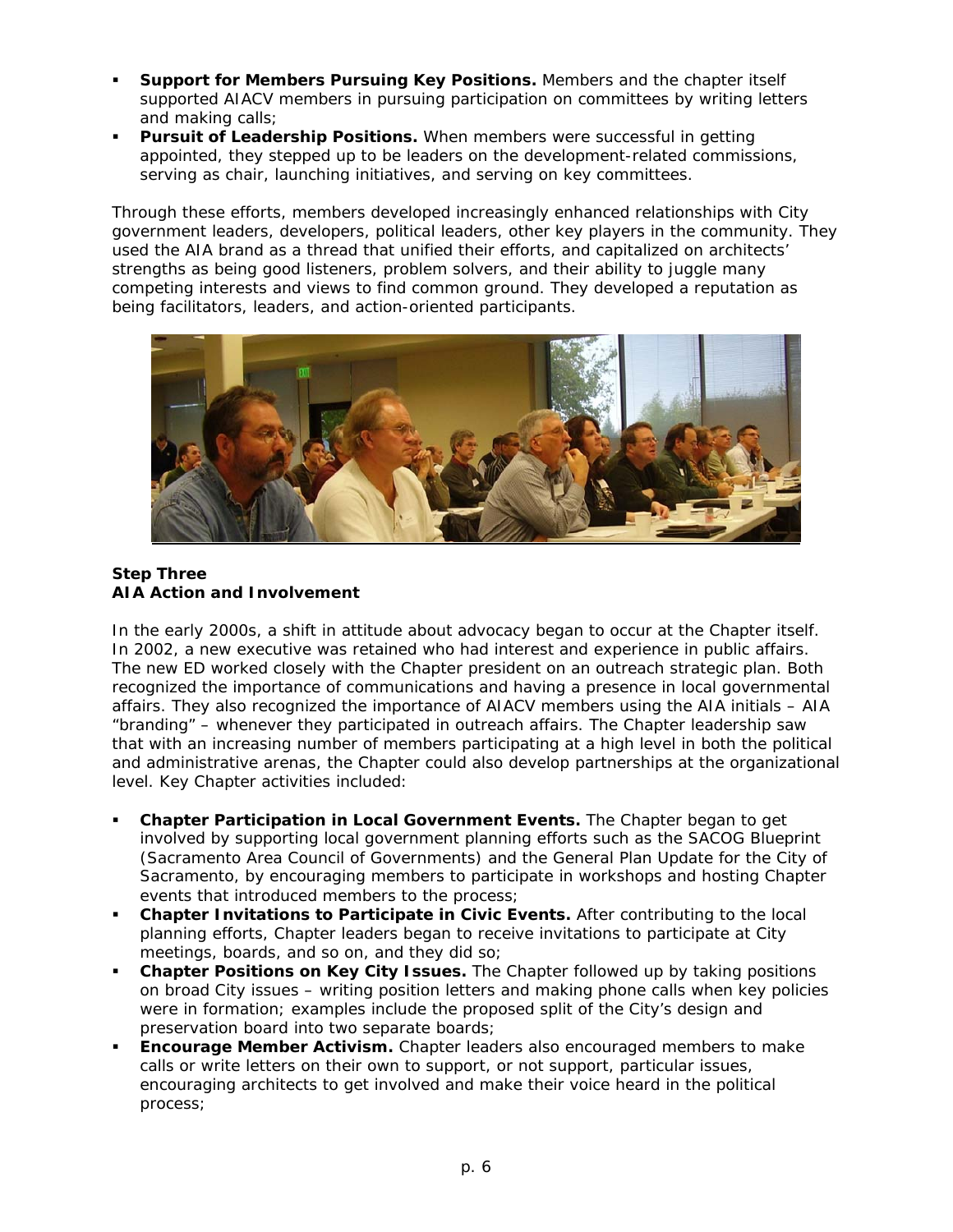- **Stay with Basic Principles of Good Urban Design**. The Chapter determined it WOULD NOT officially endorse individual politicians, as that would potentially be divisive and undermine the collaborative foundations being laid. Chapter positions were based in basic principals of good urban design, such as smart growth, transit-oriented development, process streamlining, and design quality.
- **Develop a Motto.** The chapter developed a motto, "Design Matters," which was adopted by the Mayor and other City leaders;
- **Form Working Partnerships with Other Organizations.** The Chapter formed narrow and focused partnership relationships with other organizations, which has allowed formerly divisive entities to work together on areas where goals and visions overlap, while avoiding blanket endorsements. Examples:
	- Smart Growth Leadership Awards, in partnership with the Environmental Council of Sacramento, an organization that is controversial to many architects due to its history of litigation and confrontation. In a carefully crafted and vetted policy, the Chapter was able to join forces to create this highly successful program which has been used by many developers as a marketing tool to highlight the environmentally conscious aspects of quality infill development;
	- The Chapter made a formal endorsement of the SACOG Blueprint process and conclusions – developing an ongoing relationship with the Sacramento Area Council of Governments which launched this innovative and highly lauded initiative;
	- Sponsored programs with other organizations, e.g., co-sponsored the Codes Conversation Program with the Development Oversight Commission; endorsed the City's new innovative Matrix team approach plan review process; sponsored and staffed a booth at the ECOS Earth day;
	- The Chapter hosted workshop meetings with key organizations to set strategy for private sector initiatives and streamline regulatory reform, including the Urban Land Institute, Sacramento Metro Chamber, Sacramento Builders' Exchange, and others.
- **Encourage Connections with Political Leaders.** The Chapter encouraged connections with politically important City leaders to build relationships by inviting them to Chapter events, hosting receptions, and recognizing their work. Examples: hosting a "meet and greet" reception for the new City Manager from Portland, Oregon; participating on a task force that worked with the City to design the new building/planning permit facilities; providing a tour of the new City building department facility as a Chapter event; and receptions for the Mayor;
- **Improve Exchange to AIA for Key Civic Leaders.** The initiation of "President's Memberships," no-cost memberships for key City and regional officials, awarded by the AIACV president. Examples include the City Development Services Director, prominent and quality developers (railyards, affordable housing, and market rate downtown condos), and journalists (Board chair of the local prominent business magazine).

Finally, two notes about the work of chapter executives:

- The Chapter must decide as a group to focus its efforts on public affairs; when the new Chapter executive was hired, there was already a huge commitment by the Chapter to produce continuing education events. The new chapter executive spent her first year on the job completing those commitments. After that time, the Board of Directors decided to reduce the number of CE events so that she could focus more time and attention on advocacy efforts.
- It is desirable to retain a chapter executive with some experience or, at the very least, a desire to learn, about advocacy work. The chapter executive is the public face of the Chapter in many respects, and can help to create the culture of external communication that is needed to work with outside organizations and help champion causes that are important to the members.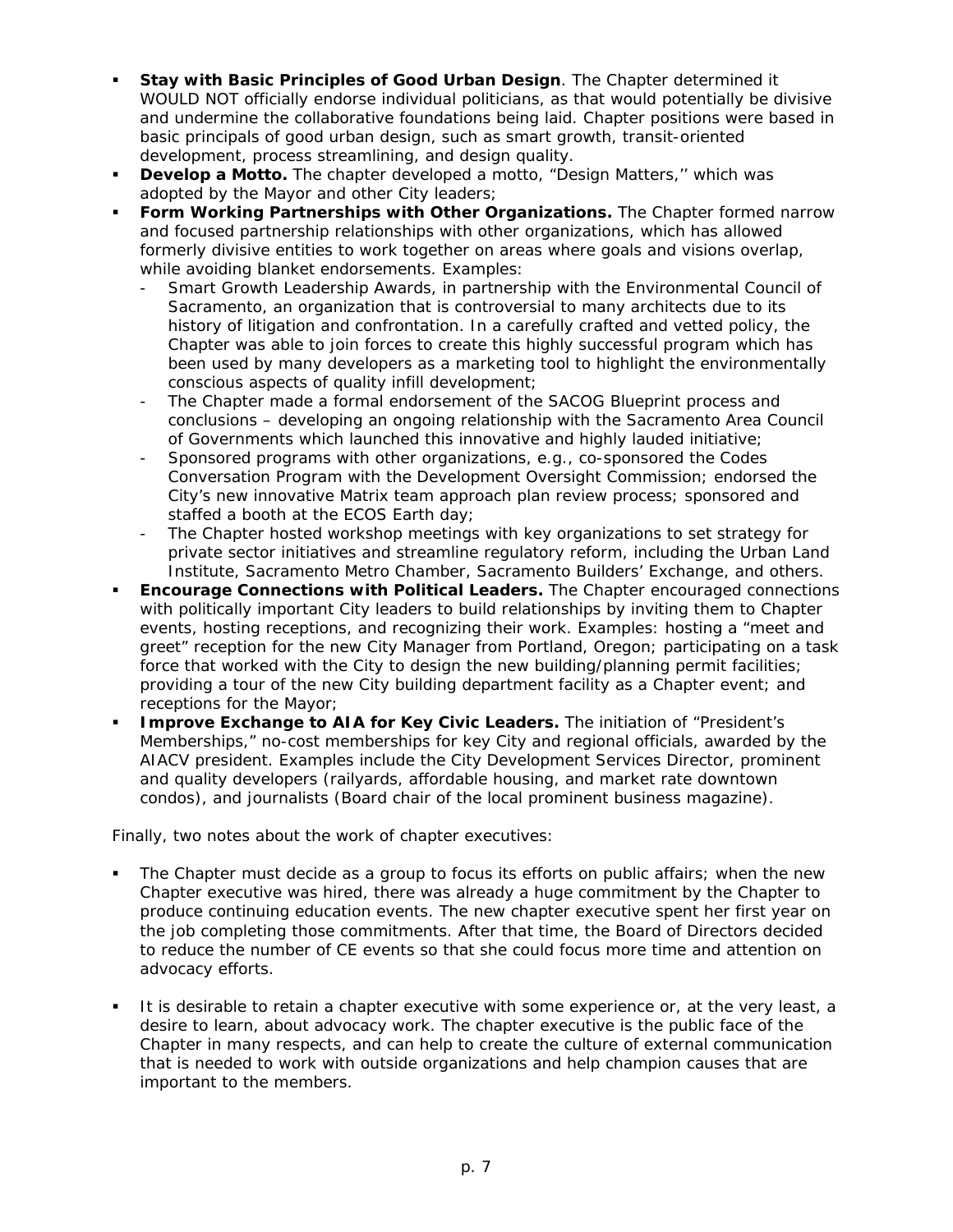## **Step Four. Taking it a Step Further: Becoming Advisors to City Leaders**

As a result of the work accomplished by the architects participating in the activities described above, the Chapter and key members became valued advisors for City leaders on many levels. This has had many untold benefits for members and the Chapter alike.

- Advisors to the Mayor and city council on design and planning issues;
- Advisors to and participants in interviews for key development processing departments on major hiring decisions;
- **Advisors to the City Manager on design and planning issues.**

#### **Step Five. The City's Response: Cooperation, Collaboration, and Mutual Respect**

In the late 1990s, the City of Sacramento had a reputation as one of the worst places in Northern California to do business with the design and construction industry. One of the biggest developers in the area swore he would never build in Sacramento again because the permitting process was so cumbersome and the City's building official was so anti-business. Embarrassed by this public disgrace and concerned about losing the economic prosperity the developer and others represented to the City, the Mayor created the Development Oversight Commission in an effort to remedy the situation. With two architect members of the AIA Central Valley among its membership, the DOC made 33 major recommendations to overhaul of the City's planning and design process – and one of the recommendations was that the DOC continue as a permanent oversight commission.

Prior to this time, the City of Sacramento's building and design departments were known as overly complex, labyrinth-like, dysfunctional organizations. Customers were required to visit every office, sometimes several times, in a long and frustrating process. All decisions were made by staff, and customer needs were not a priority. Because of the recommendations of the DOC, the City created new models of operation (the "Matrix" system) that helped build a "culture of innovation" for not only the building and design departments, but other City departments as well. Other significant changes in the City included:

- Focusing on the new theme, "Design Matters," the City hired Ray Kerridge away from Portland, Oregon, to serve as Development Services Director. Kerridge was known as an enthusiastic urban and community planning advocate. He brought Bill Thomas with him from Portland, a like-minded colleague who served as a key administrator. Within a year, Kerridge was promoted to the position of City Manager, and Thomas took his place as Development Services Director. As the Chapter had been cultivating a relationship with Kerridge and Thomas since they were hired, they now had the advantage of having a close relationship with the new City Manager, and another friendly face as the head of the Development Services department;
- When the position of Chief Building Official became open, Chapter members actively recruited an AIA architect to pursue the role. As a result, Sacramento now has an architect (who happens to be an AIACV board member) in this traditionally engineering role for the first time in the City's 150-year history;
- Since Kerridge and Thomas came to Sacramento, and based on the recommendations of the DOC, the Development Services department has been transformed to break down "silos" that separated the departments involved in development processing. A new department was created, bringing all related components together in a team approach: planning, building, public works, fire, utilities, trees, etc. The result is that processing has become more transparent, effective, and efficient, with a focus on customer service, certainty, timeliness, and open communication. Plan check times have been reduced exponentially, and the new customer-service goal for the review process is "Get the Customer to Success." The traditional chest-high "counter" that symbolized the "dichotomy" of the design community and the City's development processors was removed and replaced by one-on-one customer service desks. A new era was created;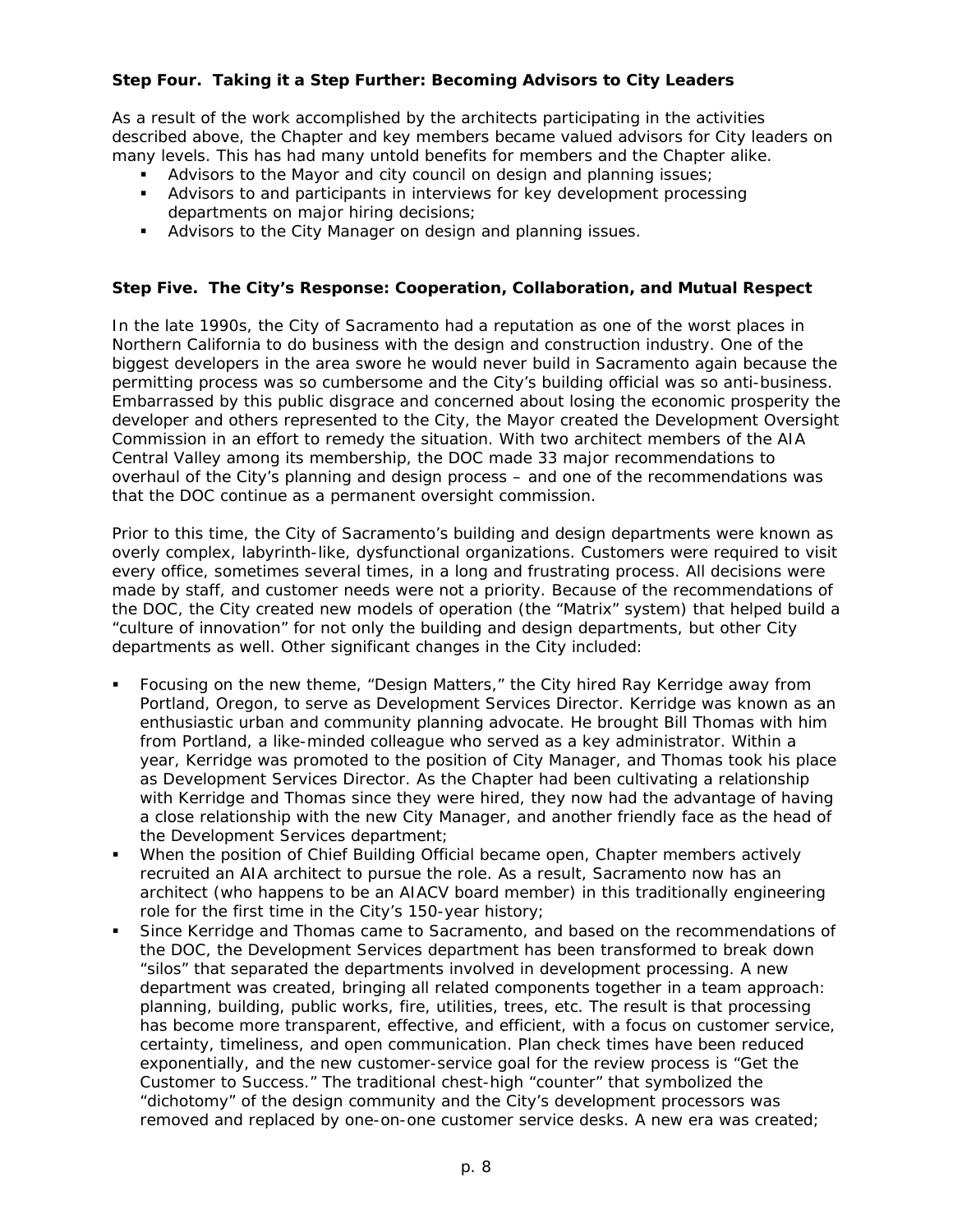A new position for the City was created entitled, "Urban Design Manager," and the chapter was invited to participate in the position definition as well as the position interviews. As a result, the City hired an AIACV member architect with broad purview over formerly isolated areas such as design review and preservation.



### **Step Six. Bringing it All Together: Creating a Lasting Relationship Between Government and the Chapter and Making a Difference in the Community**

- The Chapter built a new office in midtown Sacramento with the intent of making external relations a priority. The Chapter determined that its "public face" was critical to continuing in the role of being key players at all levels in the community;
- The Chapter now hosts events that connect with the community at all levels;
- A gallery open to the public during "Second Saturday" art walks which showcases members' contribution and visions in shaping the built environment; focus meetings and workshops bring the AIACV in partnering roles with other key organizations and the governments;
- Building continuity continued participation on the DOC, planning commission, design commission, and preservation commission, among others. The Chapter strives to ensure that as AIACV architect members are termed out, they actively recruit to find replacement who are also AIACV architect members;
- Regional impact: the AIACV's Code Conversation Program, founded by a member who served concurrently on both the DOC and the Chapter's board, brings together Building Officials from jurisdictions all over the region, resulting in increased regulatory and

interpretation coordination, and a sense that we are all in this together, building a safe and beautiful place to live, work, and enjoy. This has fostered unprecedented regional cooperation and coordination in code interpretation and processing of development applications;

 All this activity has brought considerable new blood to the Chapter – continued involvement with external relations has sparked interest by members in the Chapter and brought along new leadership.

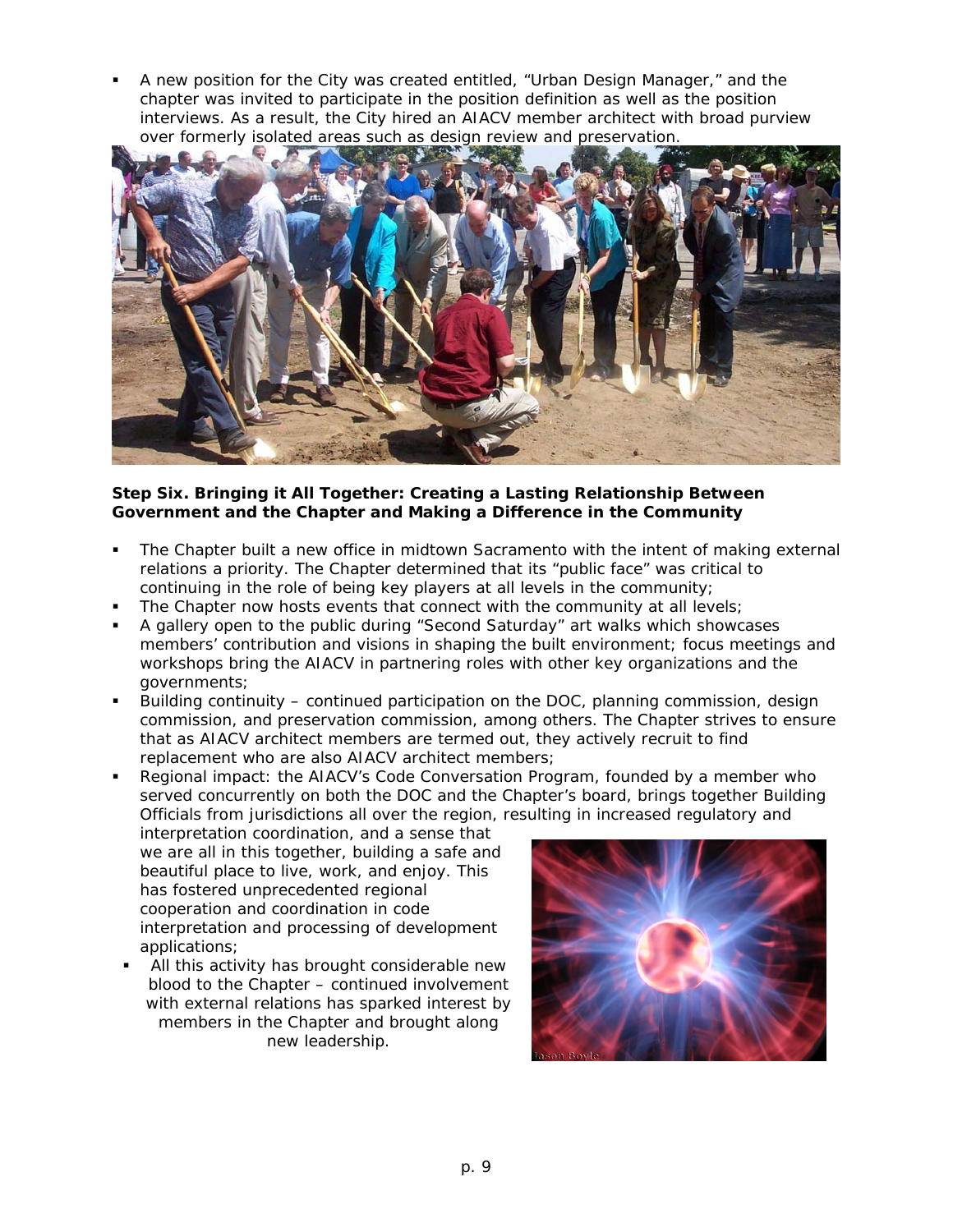### **Summary**

For an AIA chapter to become effective at advocacy, a personality change is required of the chapter: it is no longer possible to maintain the status quo of awards programs, continuing education, and social get-togethers. It takes a multi-year commitment of chapter leadership and the support of the chapter executive to make a serious, sustained change to engender the kind of results that will make a difference in a community. The membership and staff must have a shared vision and dedication that will cross the boundaries of one-year presidential themes and endure, year after year. This process will raise expectations and produce a character change that will make the chapter healthier and energize members. It will draw in new members and leaders, invigorate those who have been with the chapter already, and, most importantly, bring members closer to their community and civic leaders. It is not an easy process, but the end results are helping reshape the City of Sacramento and reduce government bureaucracy. All of which is ultimately good for architects, their clients, and the community.

 $\blacksquare$ 

#### **Key People**

Over the decade of this program's existence, dozens of individuals invested considerable time and energy in various roles to this endeavor. This list is meant to highlight just a few by way of example:

**Phyllis Newton, Esq**., Executive Director from 2002 through 2007.

Phyllis is an attorney with expertise in the legal aspects of architectural practice, as well as considerable interest in the planning, entitlement processes, and the principles of smart growth and urban design. She was a member of the City of Sacramento's General Plan Advisory Committee from 2004-08; Chair of the City's Community/Urban Design, Preservation, Cultural Resources, Community Outreach/Involvement Subcommittee from 2004-08; and Secretary and General Counsel of the Urban Design Alliance-Sacramento from 2006-07. Current appointments include the City's Downtown Urban Design Steering Committee in 2006; the California Architects Board Regulatory & Enforcement Committee in 2006; and the City's Design Commission in 2008.

**Nick Docous, AIA** was Chapter president during the first full year of Phyllis Newton's term and supported the core philosophy of an actively engaged AIACV. He served on the Board of Directors from 1998-2000, and was elected Treasurer in 2001, Vice President in 2002, and President in 2003. He went on to become a member of the Board of Directors for the AIA California Council from 2003-04 and was Vice President of Communications and Public Affairs from 2007-08. He is currently First Vice President/President-Elect of the AIACC. He is also active with the Sacramento Regional Conservation Corps since 2004, currently serving as Vice President since 2007. Mr. Docous is a principal with Lionakis.

**Bob Chase, AIA** took the reigns of the permitting process in 2006 as Sacramento's first architect Chief Building Official in its 150-year history, after serving as principal of one of the largest Sacramento area architectural firms. Mr. Chase played a key role in the implementation of continuing the reform process begun by his predecessors and placed new emphasis on green and sustainable building, customer service, and cooperative partnering between the design and regulatory constituencies. Mr. Chase also served as a Board member of the AIACV from 2008 to present. He was named one of Sacramento's most influential people by *Sacramento Magazine* in 2008. He also served as a member of the Capital Area Development Authority from 2002-05; the City's Design Review and Preservation Board from 2002-05 (he was Chair from 2004-05); and the Capitol Mall Design Competition Steering Committee from 2005 to present.